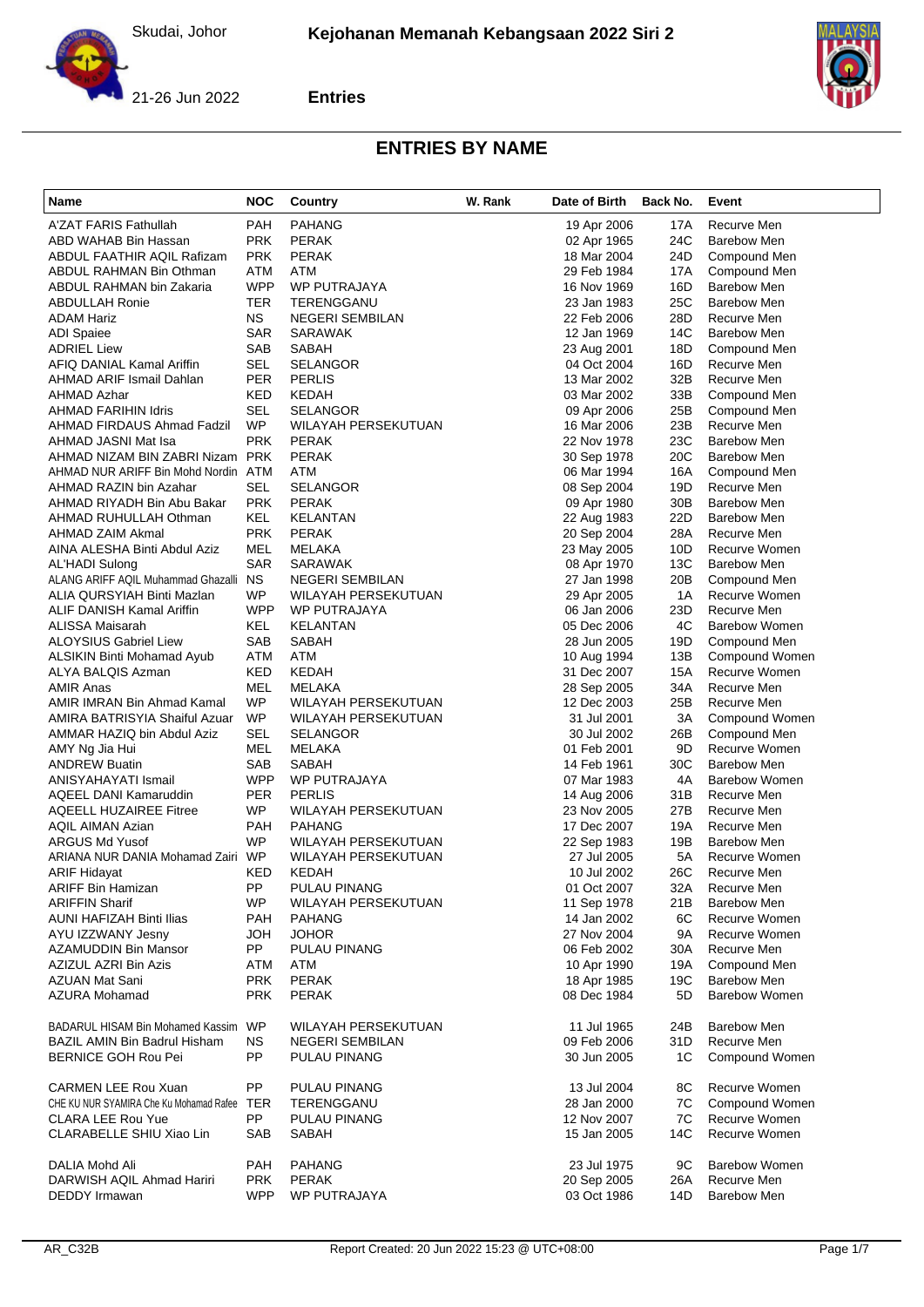

**Entries**



| Name                                                | <b>NOC</b> | Country                | W. Rank | Date of Birth | Back No.        | Event                |
|-----------------------------------------------------|------------|------------------------|---------|---------------|-----------------|----------------------|
| <b>EDIE Gadur</b>                                   | SAB        | SABAH                  |         | 16 May 1958   | 29C             | Barebow Men          |
| EIZZ DANISH Bin Ahmad Ghazali                       | <b>NS</b>  | <b>NEGERI SEMBILAN</b> |         | 14 Sep 2004   | 30 <sub>D</sub> | Recurve Men          |
| EKAPUTRI AQEELA Ali                                 | SAB        | SABAH                  |         | 16 Sep 2004   | 13C             | Recurve Women        |
| <b>EMILY Lo Ching Yee</b>                           | SAB        | SABAH                  |         | 30 Apr 2004   | 10A             | Compound Women       |
| ERINA Zaidi                                         | KED        | <b>KEDAH</b>           |         | 22 Jan 2004   | 14A             | Recurve Women        |
| EVAN RICH CHONG Qi Wei                              | SAB        | SABAH                  |         | 25 Dec 2006   | 22C             | Recurve Men          |
| EZATI AISHAH Murdi                                  | KED        | <b>KEDAH</b>           |         | 18 Jan 2004   | 6D              | Compound Women       |
| EZATI Wardina Binti Murdi                           | KED        | <b>KEDAH</b>           |         | 24 Mar 2000   | 9D              | Compound Women       |
|                                                     |            |                        |         |               |                 |                      |
| FAHMI Lutfi                                         | PP         | PULAU PINANG           |         | 14 Apr 1990   | 25B             | <b>Barebow Men</b>   |
| <b>FAIRUL Nizar</b>                                 | <b>PAH</b> | <b>PAHANG</b>          |         | 05 Jul 1977   | 27A             | <b>Barebow Men</b>   |
| FAITH FEDORA SHIU Xiao Min                          | SAB        | SABAH                  |         | 12 Jan 2007   | 12C             | Recurve Women        |
| FAKHIRA Binti Mat Said                              | ATM        | ATM                    |         | 14 May 2000   | 12B             | Compound Women       |
| FARHATUL Irdina                                     | KEL        | <b>KELANTAN</b>        |         | 02 Sep 2006   | 6C              | <b>Barebow Women</b> |
| FARIDAH HANUM Isa                                   | <b>SEL</b> | <b>SELANGOR</b>        |         | 18 May 1976   | 6B              | <b>Barebow Women</b> |
| FATHUDDIN Zaidi                                     | KEL        | KELANTAN               |         | 04 Aug 1995   | 19D             | <b>Barebow Men</b>   |
| FATIN NURHANNAH Rasheedy                            | WP         | WILAYAH PERSEKUTUAN    |         | 13 Jun 2003   | 3A              | Recurve Women        |
| FAUZI Bin Azmi                                      | <b>WPP</b> | <b>WP PUTRAJAYA</b>    |         | 14 Feb 1985   | 13D             | <b>Barebow Men</b>   |
| FAZA HUSNA Abdul Jalil                              | <b>WP</b>  | WILAYAH PERSEKUTUAN    |         | 17 Mar 2001   | 1A              | Compound Women       |
| FAZLI Mohamed Noordin Babjee                        | PP         | PULAU PINANG           |         | 15 Sep 1973   | 26B             | <b>Barebow Men</b>   |
| FAZRIEN Zamzuri                                     |            | PDRM PDRM              |         | 18 Oct 1995   | 28C             | Compound Men         |
| <b>FIRAS Fikri</b>                                  | <b>WP</b>  | WILAYAH PERSEKUTUAN    |         | 03 Jun 2005   | 28B             | Recurve Men          |
| FITRI Yusuf                                         | NS.        | <b>NEGERI SEMBILAN</b> |         | 06 Jan 2001   | 32D             | Recurve Men          |
|                                                     |            |                        |         |               |                 |                      |
| <b>GOH CHUN Shen</b>                                | SAB        | SABAH                  |         | 09 Jun 2004   | 19C             | Recurve Men          |
| HAFIZ Busu                                          | <b>HOL</b> | <b>JOHOR</b>           |         |               | 31D             | Compound Men         |
| <b>HAIREE Mahfuz</b>                                | HOL        | <b>JOHOR</b>           |         | 09 Jan 1996   | 12B             | <b>Barebow Men</b>   |
| HAISAN Bin Hanapi                                   | ATM        | <b>ATM</b>             |         | 23 Feb 1984   | 22B             | Recurve Men          |
| HAMIRIZA SHAH Bin Hamim                             | <b>NS</b>  | <b>NEGERI SEMBILAN</b> |         | 25 May 1988   | 21A             | <b>Barebow Men</b>   |
| HAMMIM Hamzah                                       |            | PDRM PDRM              |         | 14 May 1982   | 30C             | Compound Men         |
| HANA' KAMALIA Mohd Kamal                            | <b>PRK</b> | <b>PERAK</b>           |         | 04 Nov 2008   | 2D              | Recurve Women        |
| HANIZA Rahim                                        | SEL        | SELANGOR               |         | 21 Feb 1973   | 1B              | <b>Barebow Women</b> |
| HARIEZ Izkandar                                     | <b>SEL</b> | <b>SELANGOR</b>        |         | 03 May 2003   | 22D             | Recurve Men          |
| HARIYATI @ JAMILAH Sinigi                           | SAB        | SABAH                  |         | 27 Sep 1973   | 9D              | <b>Barebow Women</b> |
| HATRIHALOBOR Asmawi                                 | <b>MEL</b> | MELAKA                 |         | 10 Dec 1976   | 28D             | <b>Barebow Men</b>   |
| HAZMI Aisar                                         | TER        | TERENGGANU             |         | 10 Jan 2004   | 22C             | Compound Men         |
| HAZMI Angi                                          | <b>SAR</b> | SARAWAK                |         | 27 Aug 1967   | 11C             | <b>Barebow Men</b>   |
| HERNY MARINI Mhd Hisham                             | <b>WPP</b> | WP PUTRAJAYA           |         | 07 Jan 1980   | 7A              | <b>Barebow Women</b> |
| <b>HOSNEY Adnan</b>                                 | PAH        | PAHANG                 |         | 23 Aug 1964   | 26A             | <b>Barebow Men</b>   |
| HUMAIRA Suhaimi                                     | <b>PAH</b> | <b>PAHANG</b>          |         | 21 Jun 2006   | 2C              | Recurve Women        |
|                                                     |            |                        |         |               |                 |                      |
| <b>IMAM SUJADI Satta</b>                            | HOL        | <b>JOHOR</b>           |         | 31 Jan 1984   | 11B             | <b>Barebow Men</b>   |
| IQBAL ARIF Bin Indra Arnand Adnani PP               |            | PULAU PINANG           |         | 14 Jun 2005   | 31 A            | Recurve Men          |
| <b>IRFAN Luqman</b>                                 | WP         | WILAYAH PERSEKUTUAN    |         | 07 Jun 2003   | 28A             | Compound Men         |
| IYAD BAZLI Fadhil                                   | TER        | TERENGGANU             |         | 01 Dec 2007   | 25C             | Compound Men         |
| IZZ AMILA Mohd Azman                                | KED        | <b>KEDAH</b>           |         | 16 Apr 2006   | 7D              | Compound Women       |
| IZZAT HILMI Mohamad Anuar                           | SEL        | <b>SELANGOR</b>        |         | 15 Oct 2006   | 18D             | Recurve Men          |
| JEFFREY Pang                                        | PP         | PULAU PINANG           |         | 19 Jun 1965   | 28B             | <b>Barebow Men</b>   |
| JESLYNN KAUR Rajinder Singh                         | <b>WP</b>  | WILAYAH PERSEKUTUAN    |         | 03 May 2007   | 6A              | Recurve Women        |
| JONSON Soumin                                       | SAB        | SABAH                  |         | 25 Jan 1985   | 29B             | <b>Barebow Men</b>   |
| JUNI UMAIRAH Abdul Aziz                             | <b>WPP</b> | WP PUTRAJAYA           |         | 04 Jul 2006   | 12A             | Compound Women       |
| K Kayalvhily                                        | PP         | PULAU PINANG           |         | 06 Mar 1999   | 6C              | Compound Women       |
| KAITLYN HANNAH Sernam                               | SAB        | SABAH                  |         | 01 Mar 2005   | 11C             | Recurve Women        |
| <b>KHAIRIE Mohtar</b>                               | <b>HOL</b> | JOHOR                  |         | 28 Sep 1981   | 14B             | <b>Barebow Men</b>   |
| KHAIRIL Abdullah                                    | <b>SEL</b> | SELANGOR               |         | 25 Oct 1987   | 12A             | <b>Barebow Men</b>   |
| KHAIRUL DANISH Bin Kamarudin PRK                    |            | <b>PERAK</b>           |         | 14 May 2004   | 25A             | Recurve Men          |
| KHAIRUL FADLY Bin Jamaludin                         | <b>NS</b>  | NEGERI SEMBILAN        |         | 07 Jun 1986   | 16B             | Compound Men         |
| KHAIRUL HAFIZAN Abdul Razak                         | <b>NS</b>  | <b>NEGERI SEMBILAN</b> |         | 15 Jun 1985   | 17B             | Compound Men         |
|                                                     | PP         | PULAU PINANG           |         | 01 Jan 1999   |                 | Compound Men         |
| KHAMBESWARAN Mohanaraja<br>KHIRITIGAA A/P Mahadevan | PP         | PULAU PINANG           |         | 27 Jan 2009   | 30B<br>9C       | Recurve Women        |
|                                                     |            |                        |         |               |                 |                      |
| <b>KIERON Dhillon</b>                               | <b>PRK</b> | <b>PERAK</b>           |         | 12 Oct 2004   | 24A             | Recurve Men          |
| KIN LIP Lee                                         | SAB        | SABAH                  |         | 20 Mar 1986   | 14D             | Compound Men         |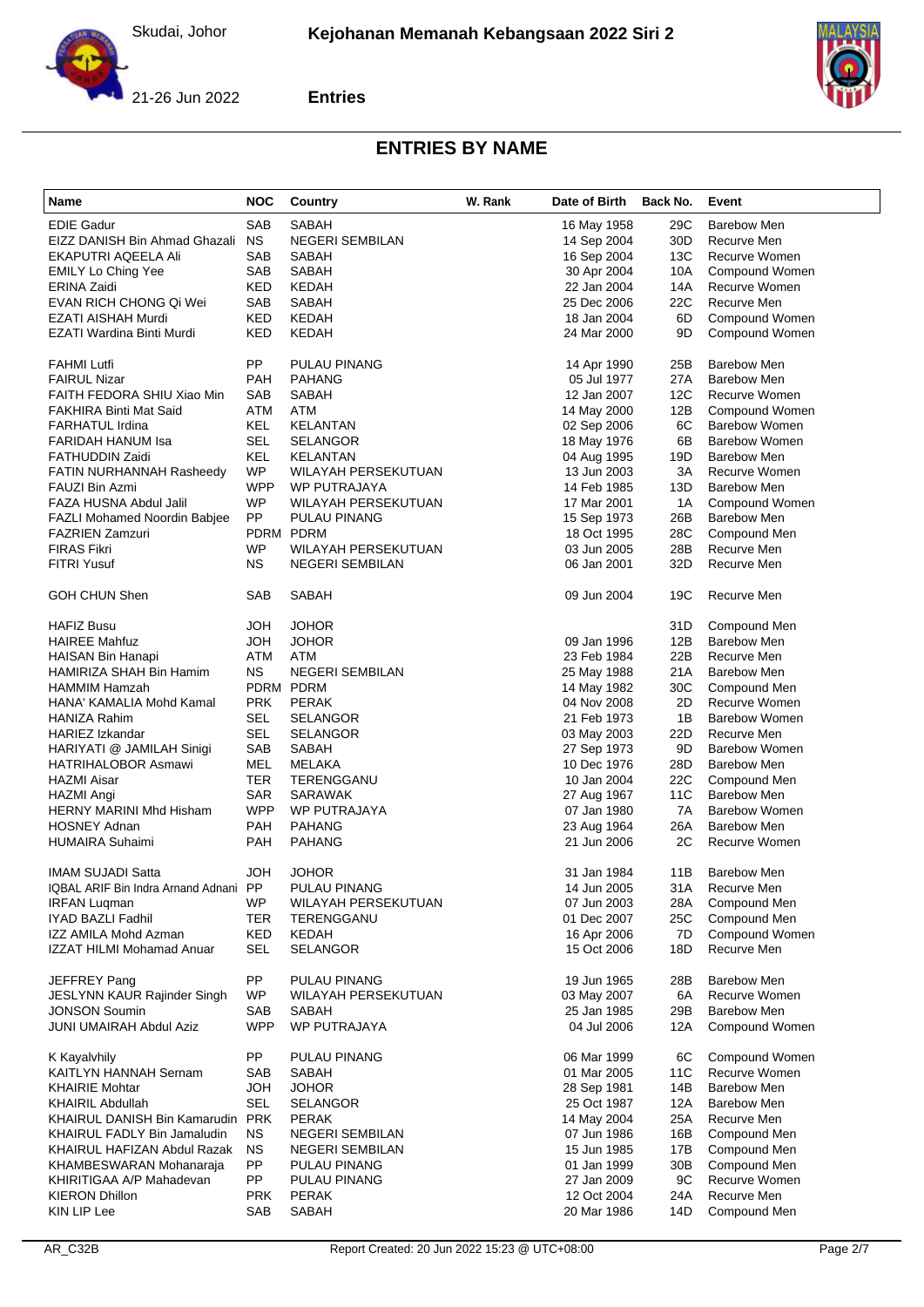

#### **Entries**



| Name                                                                | <b>NOC</b>              | Country                              | W. Rank | Date of Birth              | Back No.   | Event                                      |
|---------------------------------------------------------------------|-------------------------|--------------------------------------|---------|----------------------------|------------|--------------------------------------------|
| KU NURIN AFIQAH Binti Ku Ruzaini KED                                |                         | <b>KEDAH</b>                         |         | 02 Aug 2006                | 13A        | Recurve Women                              |
| LISHA NATALIE Md Ali                                                | <b>SEL</b>              | SELANGOR                             |         | 02 Aug 2005                | 14B        | Recurve Women                              |
| M NORAZIZI SHAM Mohd Sayuti                                         | <b>NS</b>               | <b>NEGERI SEMBILAN</b>               |         | 15 Jun 1977                | 22A        | <b>Barebow Men</b>                         |
| M. AMIR AIMAN MAE Bin Faiz Mae NS                                   |                         | <b>NEGERI SEMBILAN</b>               |         | 23 Nov 2002                | 19A        | <b>Barebow Men</b>                         |
| M. SOBRI Ali                                                        | TER                     | TERENGGANU                           |         | 27 Jul 1979                | 28C        | <b>Barebow Men</b>                         |
| MAHADI Mahmood                                                      | MEL                     | MELAKA                               |         | 31 Dec 1969                | 27D        | <b>Barebow Men</b>                         |
| MAIRA ADRIANA Enolil                                                | <b>WP</b>               | WILAYAH PERSEKUTUAN                  |         | 12 Sep 2006                | 4A         | Recurve Women                              |
| MAIZATUL AMIERA NATASHA Mahadi PAH                                  |                         | PAHANG                               |         | 16 Oct 2002                | 4B         | Compound Women                             |
| MAIZLINA Sadikin                                                    | <b>WPP</b>              | <b>WP PUTRAJAYA</b>                  |         | 30 May 1971                | 5A         | <b>Barebow Women</b>                       |
| MARDIYAH Mansor                                                     | <b>TER</b>              | TERENGGANU                           |         | 26 Jan 1972                | 10B        | <b>Barebow Women</b>                       |
| MARZILA Mohamad                                                     | <b>SEL</b><br><b>NS</b> | <b>SELANGOR</b>                      |         | 02 Sep 1972                | 4B         | <b>Barebow Women</b>                       |
| MAZLIZA Mohamad                                                     | KEL                     | <b>NEGERI SEMBILAN</b>               |         | 24 Sep 1982                | 3D         | <b>Barebow Women</b>                       |
| MAZURA Che Musa<br>MD MUZAFAR Mohamad moharam JOH                   |                         | KELANTAN<br>JOHOR                    |         | 21 Sep 1978<br>10 Jan 1980 | 5C<br>15B  | <b>Barebow Women</b><br><b>Barebow Men</b> |
| MEGAT EFFENDI Megat Abdul Hamid                                     | <b>PAH</b>              | PAHANG                               |         |                            | 28A        | <b>Barebow Men</b>                         |
| MILAH Mehat                                                         | <b>PRK</b>              | PERAK                                |         | 16 Apr 1982                | 8D         | <b>Barebow Women</b>                       |
| MOHAMAD ALIF ANAS Bin Mohd Ariffin SAB                              |                         | SABAH                                |         | 29 Dec 2005                | 21C        | Recurve Men                                |
| <b>MOHAMAD Ariffin</b>                                              | <b>SAB</b>              | SABAH                                |         | 13 Nov 1991                | 18C        | Recurve Men                                |
| MOHAMAD DANI AMANI Mohd Nizam PRK                                   |                         | PERAK                                |         | 22 Apr 2003                | 27A        | Recurve Men                                |
| MOHAMAD FIRDAUS Mohd Rusmadi TER                                    |                         | TERENGGANU                           |         | 21 Feb 2003                | 32C        | Recurve Men                                |
| MOHAMAD IRUAN SHAH Bin Sohami NS                                    |                         | <b>NEGERI SEMBILAN</b>               |         | 30 Jun 1981                | 21B        | Compound Men                               |
| MOHAMAD JOHARI Bin Khamis                                           | WP                      | WILAYAH PERSEKUTUAN                  |         | 07 Aug 1987                | 20B        | <b>Barebow Men</b>                         |
| MOHAMAD NOR ADHA Bin Abdullah WPP                                   |                         | WP PUTRAJAYA                         |         | 05 Nov 1979                | 15D        | <b>Barebow Men</b>                         |
| MOHAMAD SOFIAN Rahim                                                | <b>JOH</b>              | JOHOR                                |         | 06 Jun 1984                | 16B        | <b>Barebow Men</b>                         |
| MOHAMAD SYAFIQ Md Ariffin                                           | <b>TER</b>              | TERENGGANU                           |         | 21 Feb 2000                | 26C        | Compound Men                               |
| MOHAMED ALI Spawi                                                   | <b>SAR</b>              | SARAWAK                              |         | 13 Aug 1961                | 17C        | <b>Barebow Men</b>                         |
| MOHAMMAD FAIZ AZIZI Bin Khairil PAH                                 |                         | PAHANG                               |         | 11 Jul 1995                | 14C        | Compound Men                               |
| MOHAMMAD HANIF Sobri                                                | <b>PRK</b>              | PERAK                                |         | 18 Dec 1987                | 27D        | Compound Men                               |
| MOHAMMAD NAJIB Md Naim                                              | HOL                     | JOHOR                                |         | 23 Jul 1997                | 33D        | Compound Men                               |
| MOHAMMAD SYAZWI ARIFF Bin Sanizam Ariff PP                          |                         | PULAU PINANG                         |         | 19 Sep 2005                | 31B        | Compound Men                               |
| MOHAMMAD SYUKUR Bin Roslin PP                                       |                         | PULAU PINANG                         |         | 25 Apr 2005                | 28B        | Compound Men                               |
| MOHD ALIF Bin Samsudin                                              | ATM                     | ATM                                  |         | 17 Jan 1989                | 21A        | Compound Men                               |
| MOHD AUSSIFF Ismail                                                 | <b>JOH</b>              | JOHOR                                |         | 21 Apr 1987                | 18B        | <b>Barebow Men</b>                         |
| MOHD AZRI Sulaiman                                                  | <b>MEL</b>              | MELAKA                               |         | 12 Feb 1981                | 25A        | Compound Men                               |
| MOHD AZRIN GAHRIDIN Bin Baharudin ATM                               |                         | ATM                                  |         | 18 Sep 1997                | 16B        | Recurve Men                                |
| MOHD DAUD Rajab                                                     | <b>NS</b><br>WP         | <b>NEGERI SEMBILAN</b>               |         | 04 Jun 1965<br>27 Jan 1984 | 15B<br>23B | Compound Men<br><b>Barebow Men</b>         |
| MOHD FADZLI Mohammad<br><b>MOHD FAHMI Bin Fadzil</b>                | MEL                     | WILAYAH PERSEKUTUAN<br><b>MELAKA</b> |         | 16 May 1986                | 25D        | <b>Barebow Men</b>                         |
| MOHD FAIZAL Bin Mohamad Azhar ATM                                   |                         | ATM                                  |         | 26 Dec 1992                | 21B        | Recurve Men                                |
| MOHD FAIZAL Rosli                                                   | <b>SAR</b>              | SARAWAK                              |         | 14 May 1981                | 12C        | <b>Barebow Men</b>                         |
| <b>MOHD FARDAUS Nordin</b>                                          | <b>PRK</b>              | <b>PERAK</b>                         |         | 03 Jun 1988                | 25D        | Compound Men                               |
| MOHD FIRDAUS Ahmad                                                  | KEL                     | KELANTAN                             |         | 12 Jul 1987                | 20D        | Barebow Men                                |
| MOHD HAZIQ Din                                                      | <b>SAB</b>              | SABAH                                |         | 07 Jan 1999                | 20D        | Compound Men                               |
| MOHD HELMI Bin Mohd Yunus                                           | <b>PAH</b>              | PAHANG                               |         | 14 Apr 1988                | 18C        | Compound Men                               |
| MOHD NASSRULL Mohammad Nasir PDRM                                   |                         | PDRM                                 |         | 31 May 1984                | 31C        | Compound Men                               |
| MOHD NUR FITRI Bin Abu Talib                                        | ATM                     | ATM                                  |         | 09 Mar 1994                | 18B        | Recurve Men                                |
| MOHD PAKHRURAZI Mohd Sharif PAH                                     |                         | <b>PAHANG</b>                        |         | 23 Jul 1983                | 30A        | <b>Barebow Men</b>                         |
| MOHD RIZAL Ahmad                                                    | SEL                     | SELANGOR                             |         | 04 Jun 1981                | 18A        | <b>Barebow Men</b>                         |
| MOHD SAHARUDDIN Hassan                                              | <b>WPP</b>              | WP PUTRAJAYA                         |         | 29 Jan 1988                | 11D        | <b>Barebow Men</b>                         |
| MOHD SHAHRIL Bin Razali                                             | ATM                     | ATM                                  |         | 22 Jan 1992                | 17B        | Recurve Men                                |
| MOHD WAZIR Othman                                                   | <b>PRK</b>              | <b>PERAK</b>                         |         | 14 May 1962                | 22C        | <b>Barebow Men</b>                         |
| MOHD YATIM Hj Dris                                                  | <b>HOL</b>              | <b>JOHOR</b>                         |         | 17 Aug 1969                | 17B        | <b>Barebow Men</b>                         |
| MOHD YAZID Ismail                                                   | SEL                     | SELANGOR                             |         | 16 Dec 1962                | 14A        | <b>Barebow Men</b>                         |
| MOHD ZAFI RAHMAN Mat Saleh                                          | <b>PRK</b>              | PERAK                                |         | 17 Dec 1978                | 23D        | Compound Men                               |
| MOHD ZAHID RIDZUAN Mohd Zulkifly PAH                                |                         | PAHANG                               |         | 22 May 1982                | 20C        | Compound Men                               |
| MOHD ZAHRUL SHAFIQ Zahar                                            | SEL                     | SELANGOR                             |         | 06 May 1986                | 15A        | <b>Barebow Men</b>                         |
| MOHD ZAID Sahar Azmi<br>MOHD ZULLHANNIZAM Bin Mohamad Ali Bohan SAR | PAH                     | PAHANG                               |         | 22 Feb 1999                | 17C        | Compound Men<br><b>Barebow Men</b>         |
| MOHD.FADZLI Samsor                                                  | <b>WPP</b>              | SARAWAK<br>WP PUTRAJAYA              |         | 10 May 1981<br>05 May 1981 | 18C<br>30D | Compound Men                               |
| MUHAMAD AMIERUL Rosani                                              | TER                     | TERENGGANU                           |         | 28 Jul 1999                | 31C        | Recurve Men                                |
| MUHAMAD BILAL AZEEM Mohd Izuan TER                                  |                         | TERENGGANU                           |         | 26 Apr 2009                | 29C        | Recurve Men                                |
| MUHAMAD FADZLI Kamarudin                                            | PP                      | PULAU PINANG                         |         | 18 Jan 1977                | 27B        | <b>Barebow Men</b>                         |
| MUHAMAD FARIS Jamaludin                                             |                         | PDRM PDRM                            |         | 04 Sep 1997                | 29C        | Compound Men                               |
|                                                                     |                         |                                      |         |                            |            |                                            |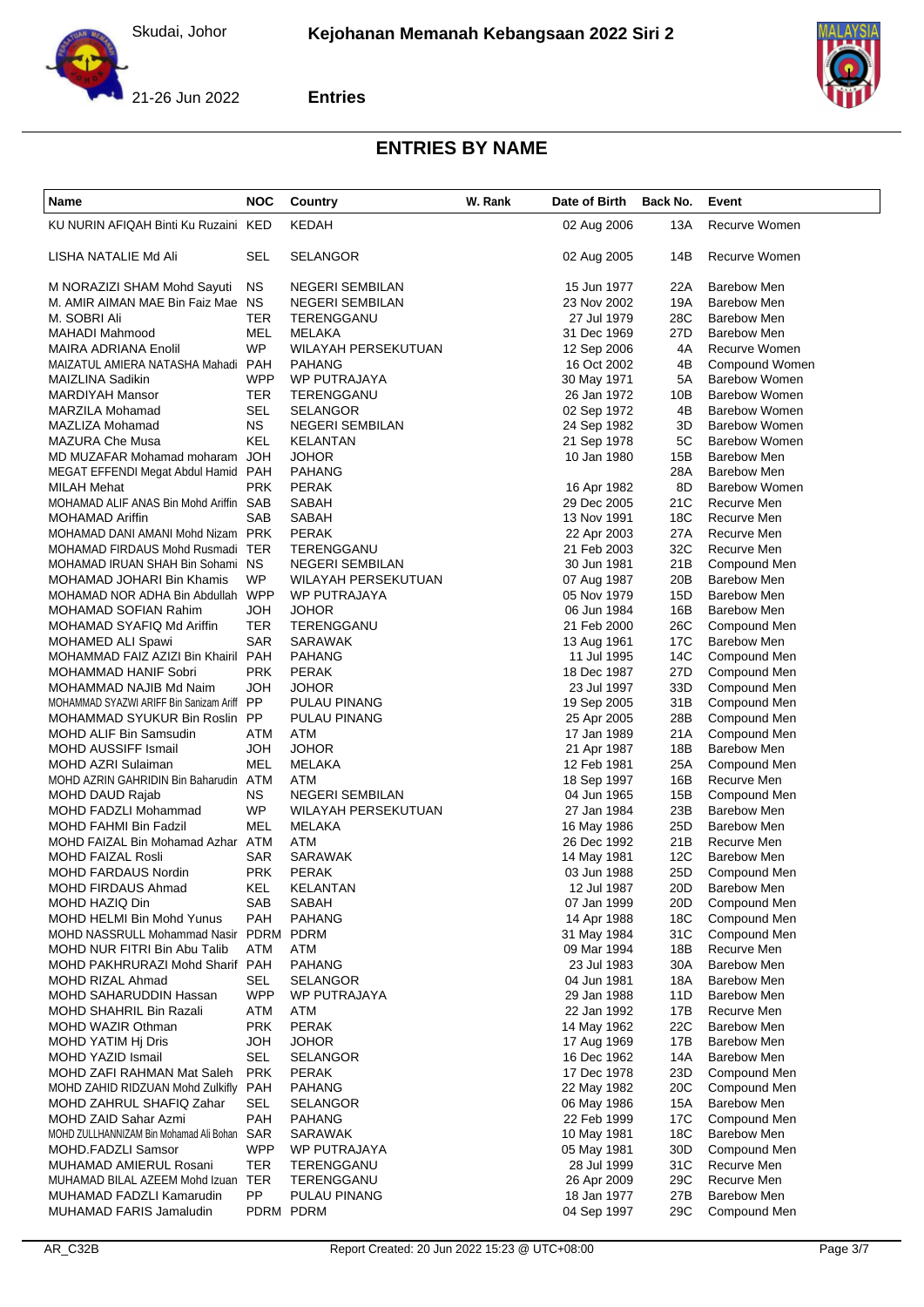

**Entries**



| <b>Name</b>                                                                                     | <b>NOC</b> | Country                    | W. Rank | Date of Birth              | Back No.        | Event                        |
|-------------------------------------------------------------------------------------------------|------------|----------------------------|---------|----------------------------|-----------------|------------------------------|
| MUHAMAD HANIF Zainuddin                                                                         | KEL        | <b>KELANTAN</b>            |         | 02 Sep 1992                | 23D             | <b>Barebow Men</b>           |
| MUHAMAD NURMUJAHID Mohd Nasir NS                                                                |            | <b>NEGERI SEMBILAN</b>     |         | 04 Apr 2001                | 29D             | Recurve Men                  |
| MUHAMAD RAYN Bin Hamka                                                                          | WP         | WILAYAH PERSEKUTUAN        |         | 28 Nov 2004                | 30A             | Compound Men                 |
| MUHAMMAD AIMAN SYAFIQ Mohd Tariki TER                                                           |            | TERENGGANU                 |         | 05 Oct 2006                | 27C             | Compound Men                 |
| MUHAMMAD AKID BAZLI Ezaidin JOH                                                                 |            | JOHOR                      |         | 06 Sep 2006                | 34C             | Recurve Men                  |
| MUHAMMAD ALIFF AIMAN bin Mohd Hasri SEL                                                         |            | <b>SELANGOR</b>            |         | 15 Mar 2002                | 22B             | Compound Men                 |
| MUHAMMAD ALIFFAKHRI Mohd Azam MEL                                                               |            | MELAKA                     |         | 17 May 2002                | 33A             | Recurve Men                  |
| MUHAMMAD Amiruddin                                                                              | <b>TER</b> | TERENGGANU                 |         | 12 Mar 2003                | 24C             | Compound Men                 |
| MUHAMMAD AMIRUL HARITH Bin Mohd Anuar TER                                                       |            | TERENGGANU                 |         | 06 Sep 1993                | 26C             | <b>Barebow Men</b>           |
| MUHAMMAD AMMAR Bin Mohammad Amin TER                                                            |            | TERENGGANU                 |         | 07 Jan 2001                | 23C             | Compound Men                 |
| MUHAMMAD AMMAR IRSYAD Mohd Azizuddin PRK                                                        |            | <b>PERAK</b>               |         | 12 Jan 2001                | 21D             | Compound Men                 |
| MUHAMMAD ARIFF bin ROZAIMI JOH                                                                  |            | JOHOR                      |         | 13 Jun 2006                | 32D             | Compound Men                 |
| MUHAMMAD AZIZUL HAKIM Mohd Rashiddin PAH                                                        |            | <b>PAHANG</b>              |         |                            | 16A             | Recurve Men                  |
| MUHAMMAD DANIEAL HAQIEMI Sohebi WP                                                              |            | WILAYAH PERSEKUTUAN        |         | 16 Apr 1999                | 31A             | Compound Men                 |
| MUHAMMAD DANISH AMSYAR Norazlan JOH                                                             |            | JOHOR                      |         | 13 Nov 2007                | 35C             | Recurve Men                  |
| MUHAMMAD DANISH HAIKAL Md Sadi WPP                                                              |            | WP PUTRAJAYA               |         | 05 Feb 2005                | 25D             | Recurve Men                  |
| MUHAMMAD DZULHELMI Dzulkarnain SAB                                                              |            | SABAH                      |         | 28 Oct 2004                | 17C             | Recurve Men                  |
| MUHAMMAD DZULKIFLI Dzilkarnain SAB                                                              |            | SABAH                      |         | 02 Oct 2006                | 16D             | Compound Men                 |
| MUHAMMAD FADLY Ramly                                                                            | <b>PRK</b> | <b>PERAK</b>               |         | 20 May 1977                | 21C             | <b>Barebow Men</b>           |
| MUHAMMAD FADZLY Mohd Saad WPP                                                                   |            | WP PUTRAJAYA               |         | 24 Jun 1993                | 12D             | <b>Barebow Men</b>           |
| MUHAMMAD FAHRUR ROSI Bin Choiril Anuar PAH                                                      |            | <b>PAHANG</b>              |         | 27 Jul 1998                | 21C             | Compound Men                 |
| MUHAMMAD FAIQ AZIM Shahrir                                                                      | <b>WP</b>  | WILAYAH PERSEKUTUAN        |         | 31 May 2004                | 29A             | Compound Men                 |
| MUHAMMAD FAKHRUL HAKIMIE Bin Mohd Fauzi PDRM PDRM                                               |            |                            |         | 20 Jul 2008                | 33B             | Recurve Men                  |
| MUHAMMAD FARHAN HAKIM A.Rhyme PAH                                                               |            | <b>PAHANG</b>              |         |                            | 21A             | Recurve Men                  |
| MUHAMMAD FARHAN SYIMIR Shahriman PAH                                                            |            | <b>PAHANG</b>              |         | 04 Sep 2005                | 16C             | Compound Men                 |
| MUHAMMAD FARID IMRAN Mohd Faruk MEL                                                             |            | MELAKA                     |         | 12 Apr 1999                | 23A             | Compound Men                 |
| MUHAMMAD FARIS Hasmizol                                                                         | <b>PAH</b> | <b>PAHANG</b>              |         | 30 Jan 2006                | 18A             | Recurve Men                  |
| MUHAMMAD FIRAS ZAFRAN Bin Shamsuddin SEL                                                        |            | SELANGOR                   |         | 09 Sep 2005                | 20D             | Recurve Men                  |
| MUHAMMAD HAIQAL DANISH bin Syamsul Affandi PAH                                                  |            | <b>PAHANG</b>              |         | 03 Oct 2005                | 20A             | Recurve Men                  |
| MUHAMMAD HARIZ HAIKAL Sofian MEL                                                                |            | MELAKA                     |         | 04 Jan 2007                | 35D             | Recurve Men                  |
| MUHAMMAD IDHAM LIHAN Abdullah JOH                                                               |            | JOHOR                      |         | 22 Jul 1982                | 13B<br>24B      | <b>Barebow Men</b>           |
| MUHAMMAD IMRAN HAKIMI Bin Amir Suharman SEL<br>MUHAMMAD IRFAN ELAHEE Bin Mohd Illzam Elahee SAB |            | <b>SELANGOR</b><br>SABAH   |         | 13 May 2004<br>30 Apr 1998 | 15D             | Compound Men<br>Compound Men |
| MUHAMMAD IRSYAD DANIAL Mohd Irwan PAH                                                           |            | <b>PAHANG</b>              |         | 19 Feb 2004                | 22A             | Recurve Men                  |
| MUHAMMAD IRWAN DANISH Bin mohamad sabaru MEL                                                    |            | MELAKA                     |         | 18 Aug 2006                | 26D             | <b>Barebow Men</b>           |
| MUHAMMAD KHAIRUL AFIFI Rosli WPP                                                                |            | WP PUTRAJAYA               |         | 19 May 1994                | 17D             | <b>Barebow Men</b>           |
| MUHAMMAD KHAIRUL AKMAL Abd Aziz PER                                                             |            | <b>PERLIS</b>              |         | 31 Jul 2002                | 29B             | Recurve Men                  |
| MUHAMMAD KHAIRUL AMIRIN Abd Aziz PER                                                            |            | <b>PERLIS</b>              |         | 15 Mar 2000                | 30 <sub>B</sub> | Recurve Men                  |
| MUHAMMAD KHAIRUZZAMAN Ali PAH                                                                   |            | <b>PAHANG</b>              |         | 19 Apr 2001                | 15C             | Compound Men                 |
| MUHAMMAD MUSTAQQIM Rosman SEL                                                                   |            | <b>SELANGOR</b>            |         | 21 Aug 1988                | 11A             | <b>Barebow Men</b>           |
| MUHAMMAD NABIL IRFAN Mohd Rodzhan WP                                                            |            | WILAYAH PERSEKUTUAN        |         | 13 Apr 2006                | 24B             | Recurve Men                  |
| MUHAMMAD NAFIZUDDEN Mohd Najib MEL                                                              |            | <b>MELAKA</b>              |         | 10 Apr 1999                | 35A             | Recurve Men                  |
| MUHAMMAD NAZRI Bin Ariffin                                                                      | <b>WPP</b> | <b>WP PUTRAJAYA</b>        |         | 02 Dec 1989                | 29D             | Compound Men                 |
| MUHAMMAD NUR AMIN Bin Sahadan KED                                                               |            | KEDAH                      |         | 06 Sep 2006                | 24C             | Recurve Men                  |
| MUHAMMAD NUR AZIMI Bin Mohamad Norwafi SEL                                                      |            | <b>SELANGOR</b>            |         | 29 Feb 2004                | 21D             | Recurve Men                  |
| MUHAMMAD NURSAFWAN Bin Nordin PAH                                                               |            | <b>PAHANG</b>              |         | 14 Mar 1992                | 19C             | Compound Men                 |
| MUHAMMAD RAIS Bin Nawi                                                                          | ATM        | ATM                        |         | 03 Jun 1989                | 20A             | Compound Men                 |
| MUHAMMAD RIFA'IE Abdullah                                                                       | <b>WPP</b> | WP PUTRAJAYA               |         | 04 Nov 2006                | 27D             | Recurve Men                  |
| MUHAMMAD RIZQ ARIF Bin Kharul Nezam SEL                                                         |            | <b>SELANGOR</b>            |         | 14 Mar 2007                | 17D             | Recurve Men                  |
| MUHAMMAD SAIFUL ISLAM Bin Mohd Rizuwan TER                                                      |            | TERENGGANU                 |         | 30 Dec 2004                | 30C             | Recurve Men                  |
| MUHAMMAD SYAHMI HAKIMI Mohd nor zaidi WPP                                                       |            | WP PUTRAJAYA               |         | 17 Sep 2008                | 26D             | Recurve Men                  |
| MUHAMMAD SYAMIRUL AMIN Mohd saifulisham WP                                                      |            | <b>WILAYAH PERSEKUTUAN</b> |         | 10 Aug 2001                | 32A             | Compound Men                 |
| MUHAMMAD ZAIMAN 'AZIM Mohd Munizam PRK                                                          |            | <b>PERAK</b>               |         | 01 Oct 2000                | 22D             | Compound Men                 |
| MUHAMMAD ZUFAR Abdullah                                                                         | <b>WPP</b> | WP PUTRAJAYA               |         | 02 Apr 2008                | 24D             | Recurve Men                  |
| MUHAMMAD ZUL IZDIHAR Bin Zakaria ATM                                                            |            | <b>ATM</b>                 |         | 09 Jan 1992                | 14A             | Compound Men                 |
| MUHD AMIN Abd Khalil                                                                            | MEL        | MELAKA                     |         | 03 Apr 1997                | 26A             | Compound Men                 |
| MUHD SYAFIQ Mohd Zulkefli                                                                       | <b>KED</b> | KEDAH                      |         | 08 Mar 2005                | 32B             | Compound Men                 |
| MUHD ZAHIN ZAFRI Bin Izmi Rizan PP                                                              |            | PULAU PINANG               |         | 20 Dec 2005                | 29B             | Compound Men                 |
| MUHD ZUL ADZRIN Zainuddin                                                                       | MEL        | MELAKA                     |         | 08 Sep 2003                | 27A             | Compound Men                 |
| <b>NABIL Shafie</b>                                                                             | MEL        | MELAKA                     |         | 07 Feb 2002                | 22A             | Compound Men                 |
| NAJIHAH Abdul Aziz                                                                              | <b>TER</b> | TERENGGANU                 |         | 15 Apr 2004                | 10C             | Compound Women               |
| NATALIA EMILY Mutahirazlan                                                                      | <b>PER</b> | <b>PERLIS</b>              |         | 13 Sep 1999                | 15D             | Recurve Women                |
| NAVEER FIKRI Bin Zinuldin                                                                       | PP         | PULAU PINANG               |         | 19 Aug 2001                | 29A             | Recurve Men                  |
| NIK AHMAD DANIAL Mohd Kamarolzaman SEL                                                          |            | <b>SELANGOR</b>            |         | 03 Apr 2000                | 27B             | Compound Men                 |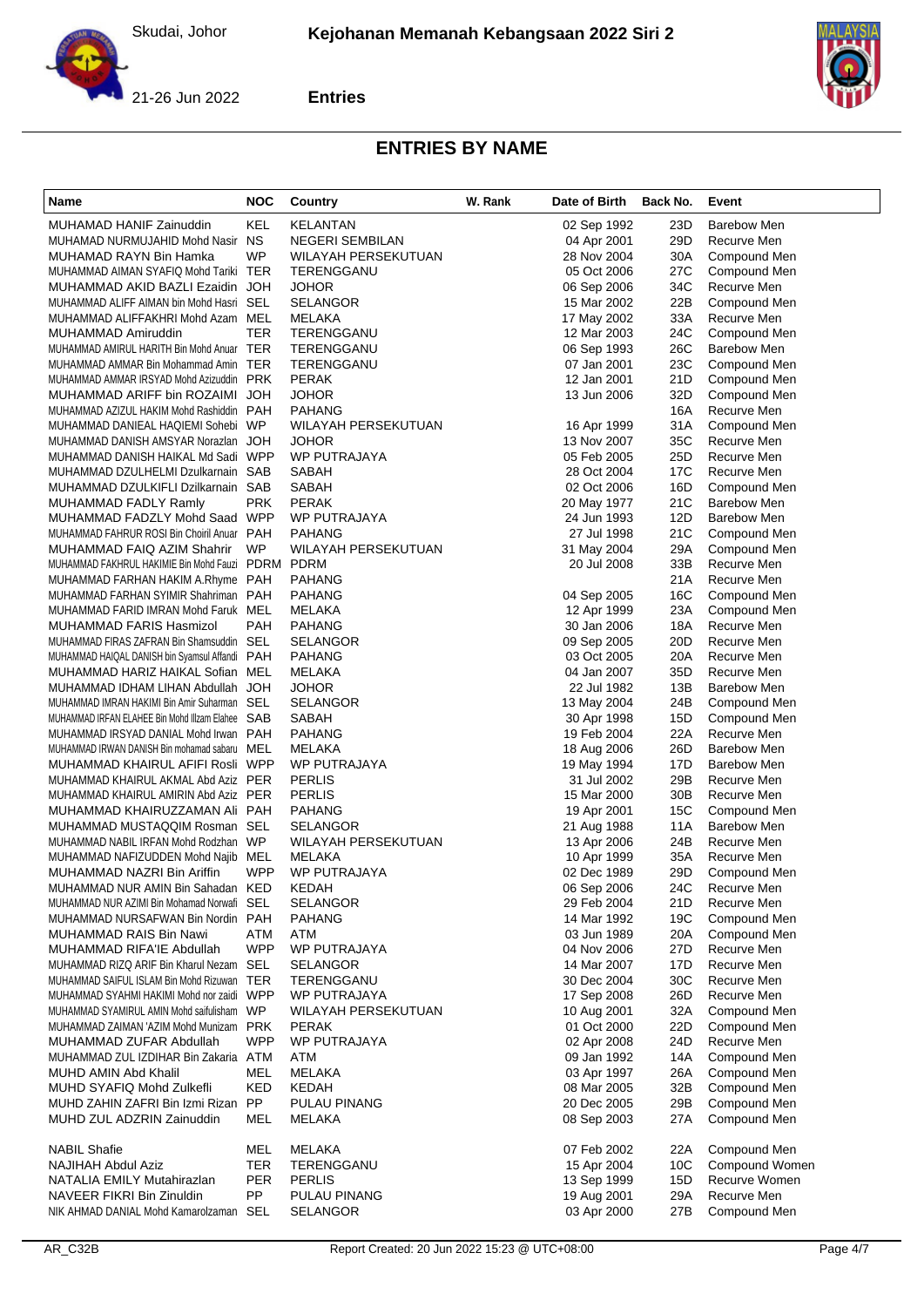





| Name                                                                 | <b>NOC</b>               | Country                       | W. Rank | Date of Birth              | Back No.  | Event                                  |
|----------------------------------------------------------------------|--------------------------|-------------------------------|---------|----------------------------|-----------|----------------------------------------|
| NOR ANIZAN Zainuddin                                                 | SEL                      | <b>SELANGOR</b>               |         | 31 Dec 1974                | 3B        | <b>Barebow Women</b>                   |
| NOR AZIZAN Tarja                                                     | SEL                      | <b>SELANGOR</b>               |         | 16 Feb 1969                | 17A       | <b>Barebow Men</b>                     |
| NOR HANISAH HUSNA binti Abdul Rasid PAH                              |                          | <b>PAHANG</b>                 |         | 22 Oct 2005                | 4C        | Recurve Women                          |
| NOR HANOM MD. TAIB                                                   | HOL                      | <b>JOHOR</b>                  |         | 04 Dec 1976                | 7B        | Barebow Women                          |
| NOREZA Mohamed Zainudin                                              | SEL                      | <b>SELANGOR</b>               |         | 29 Jul 1972                | 5Β        | <b>Barebow Women</b>                   |
| NORHAFIZAH Salim                                                     | <b>SAR</b>               | SARAWAK                       |         | 28 Mar 1978                | 10A       | <b>Barebow Women</b>                   |
| NORHISYAM Ismail                                                     | KEL<br>MEL               | KELANTAN                      |         | 23 Feb 1985                | 18D<br>8D | <b>Barebow Men</b><br>Recurve Women    |
| NORIKA Nazri<br>NORNAJWA NAFISAH Baba                                | <b>SEL</b>               | MELAKA<br><b>SELANGOR</b>     |         | 01 Jan 2000<br>06 Oct 2000 | 4D        | Compound Women                         |
| NOROL AZIMI binti Ahmad                                              | <b>WPP</b>               | WP PUTRAJAYA                  |         | 27 Aug 1984                | 1A        | <b>Barebow Women</b>                   |
| NUR AIN AYUNI Fozi                                                   | KED                      | KEDAH                         |         | 16 Jan 2002                | 12A       | Recurve Women                          |
| NUR AIN NABIHA Mohammad Naguib                                       | <b>WPP</b>               | WP PUTRAJAYA                  |         | 21 Jun 2005                | 13A       | Compound Women                         |
| NUR AINA YASMIN Binti Yaahazan ATM                                   |                          | ATM                           |         | 17 Mar 1996                | 7B        | Recurve Women                          |
| NUR AISYAH Binti Mohamad Farid Shah WPP                              |                          | WP PUTRAJAYA                  |         | 09 Feb 2006                | 11A       | Compound Women                         |
| NUR ALYA MAISARAH Ramli                                              | <b>PAH</b>               | <b>PAHANG</b>                 |         | 07 Feb 2007                | 1C        | Recurve Women                          |
| NUR ALYAA NAZURAH Binti Fadzil Fairuz SEL                            |                          | <b>SELANGOR</b>               |         | 11 Jan 2005                | 15B       | Recurve Women                          |
| NUR AMIELYA Rosani                                                   | TER                      | TERENGGANU                    |         | 13 Apr 2007                | 6B        | Recurve Women                          |
| NUR AMIESYA ADLINA Binti Nor Azmi MEL                                |                          | MELAKA                        |         | 20 Mar 2003                | 10D       | Compound Women                         |
| NUR ANIS AQIMAH Hasbullah                                            | <b>PRK</b>               | <b>PERAK</b>                  |         | 12 Mar 2004                | 8B        | Compound Women                         |
| <b>NUR AUJI Binti Hamka</b>                                          | WP                       | WILAYAH PERSEKUTUAN           |         | 14 Jan 2003                | 6A        | Compound Women                         |
| NUR AZIMAH Binti Shaarani<br>NUR DAMIA IMANINA Azian                 | <b>WPP</b><br><b>PAH</b> | WP PUTRAJAYA<br><b>PAHANG</b> |         | 15 Nov 1983                | 6A<br>3B  | <b>Barebow Women</b><br>Compound Women |
| NUR ELEYN NATASHA Mohammad Razi PER                                  |                          | <b>PERLIS</b>                 |         | 15 Oct 2004<br>27 Apr 2001 | 14D       | Recurve Women                          |
| NUR HAZIRAH Abd rahman                                               | HOL                      | <b>JOHOR</b>                  |         | 11 Apr 2004                | 12C       | Compound Women                         |
| NUR I'ZAAZ AFIQAH Mohamad Nadzri PRK                                 |                          | <b>PERAK</b>                  |         | 28 Oct 1999                | 1D        | Recurve Women                          |
| NUR IEKA HARIESYA Binti Zainal Habsahli PRK                          |                          | <b>PERAK</b>                  |         | 27 Feb 2006                | 3D        | Recurve Women                          |
| NUR ILLYANA Binti Mohd Afandi                                        | <b>WPP</b>               | WP PUTRAJAYA                  |         | 13 Oct 2001                | 2A        | <b>Barebow Women</b>                   |
| NUR IZZUDDIN Bin Shahrul Nizam KED                                   |                          | KEDAH                         |         | 02 Mar 2007                | 25C       | Recurve Men                            |
| NUR KHALIDA Binti Kalbin                                             | SAB                      | SABAH                         |         | 20 Aug 2000                | 8A        | Compound Women                         |
| NUR KHUWAILAH Ridzuan                                                | PP                       | PULAU PINANG                  |         | 19 Oct 2005                | 3C        | Compound Women                         |
| <b>NUR LIYANA Ismail</b>                                             | MEL                      | MELAKA                        |         | 26 Apr 2003                | 11D       | Compound Women                         |
| NUR NISA ALIYA Muhamad Radzif WP                                     |                          | WILAYAH PERSEKUTUAN           |         | 19 Jun 2003                | 2A        | Compound Women                         |
| NUR QISTINA SYAFIAH Abd Nasir JOH                                    |                          | <b>JOHOR</b>                  |         | 06 Jun 2004                | 8A        | Recurve Women                          |
| NUR QRISHTINA ZAITIRANY Norzaidi NS                                  |                          | <b>NEGERI SEMBILAN</b>        |         | 30 Oct 2006                | 2D        | <b>Barebow Women</b>                   |
| NUR RAFIQA IZZANI Zaidi                                              | <b>PAH</b>               | <b>PAHANG</b>                 |         | 15 Jan 2002                | 5C        | Recurve Women                          |
| NUR RAFIQA IZZLYN Zaidi<br>NUR SAFIYYAH Zaini                        | <b>PAH</b><br><b>PRK</b> | <b>PAHANG</b><br><b>PERAK</b> |         | 24 Oct 2003<br>02 Apr 2008 | 3C<br>4D  | Recurve Women<br>Recurve Women         |
| NUR SYAFIRUZ Norbadru abida                                          | <b>HOL</b>               | <b>JOHOR</b>                  |         | 11 Nov 2007                | 11C       | Compound Women                         |
| NURFAIZAL Hamzah                                                     |                          | PDRM PDRM                     |         | 25 May 1989                | 34B       | Recurve Men                            |
| NURIN AQILAH Mazlan                                                  | TER                      | TERENGGANU                    |         | 23 Mar 2000                | 9C        | Compound Women                         |
| NURIN HANANIA Mazlan                                                 | TER                      | TERENGGANU                    |         | 19 May 2004                | 4B        | Recurve Women                          |
| NURIN QISTINA Md Zain                                                | <b>PER</b>               | <b>PERLIS</b>                 |         | 18 Apr 2003                | 13D       | Recurve Women                          |
| NURIN SOFIYA Binti Ahmad Shukor PP                                   |                          | PULAU PINANG                  |         | 29 Jan 2001                | 5C        | Compound Women                         |
| NURUL AFIQAH Samsulkahar                                             | MEL                      | MELAKA                        |         | 30 Oct 2006                | 7D        | Recurve Women                          |
| NURUL AIN FITRI Ramli                                                | <b>HOL</b>               | <b>JOHOR</b>                  |         | 11 Nov 2005                | 10A       | Recurve Women                          |
| <b>NURUL Ainadila</b>                                                | <b>PAH</b>               | <b>PAHANG</b>                 |         | 15 Jul 2004                | 1Β        | Compound Women                         |
| <b>NURUL ASHIKIN Rusdi</b>                                           | <b>WPP</b>               | WP PUTRAJAYA                  |         | 11 May 1989                | ЗA        | <b>Barebow Women</b>                   |
| NURUL AZREENA Mohamad Fazil SEL                                      |                          | <b>SELANGOR</b>               |         | 14 Mar 2004                | 12B       | Recurve Women                          |
| NURUL FATIN ADIBAH Mohd Zamri PRK<br>NURUL HASYA HURIN Norherman PRK |                          | <b>PERAK</b><br><b>PERAK</b>  |         | 29 Feb 2000<br>25 Jun 2007 | 7В<br>5D  | Compound Women<br>Recurve Women        |
| NURUL IRYANI Zanizam                                                 | WP                       | WILAYAH PERSEKUTUAN           |         | 06 Feb 2006                | 4А        | Compound Women                         |
| NURUL Izzah                                                          | TER                      | TERENGGANU                    |         | 13 Sep 2004                | 2Β        | Recurve Women                          |
| NURUL MAISARAH BINTI Mohd Daud SAB                                   |                          | SABAH                         |         | 24 May 2004                | 15C       | Recurve Women                          |
| NURUL SYAFIQKHA Abdul Manaf PAH                                      |                          | <b>PAHANG</b>                 |         | 13 Nov 1999                | 5B        | Compound Women                         |
| NURUL SYAKIRAH Hashim                                                | TER                      | TERENGGANU                    |         | 06 Oct 2006                | 3B        | Recurve Women                          |
| NURUL SYAZ-AMAL EISYA Mohd Asmi TER                                  |                          | TERENGGANU                    |         | 06 Mar 2003                | 8C        | Compound Women                         |
| NURUL SYAZWANI Binti Mohd Noor Azian PRK                             |                          | <b>PERAK</b>                  |         | 16 Aug 2000                | 6В        | Compound Women                         |
| NURUL SYAZWI LIYANA Mahari                                           | TER                      | TERENGGANU                    |         | 10 Jul 2006                | 1B        | Recurve Women                          |
| NURUL WAJIHAH Nawawi                                                 | <b>PER</b>               | <b>PERLIS</b>                 |         | 21 Sep 2006                | 12D       | Recurve Women                          |
| <b>ONN AZRI Puade</b>                                                | <b>WPP</b>               | WP PUTRAJAYA                  |         | 01 Oct 1982                | 28D       | Compound Men                           |
| PEI YI Teng                                                          | <b>SEL</b>               | <b>SELANGOR</b>               |         | 10 Feb 2004                | 5D        | Compound Women                         |
| PRAVEEN Shunmugam                                                    | MEL                      | MELAKA                        |         | 23 Dec 2003                | 24A       | Compound Men                           |
| PRAVENDREN A/I Sivakumar                                             | <b>SEL</b>               | <b>SELANGOR</b>               |         | 01 Aug 2001                | 23B       | Compound Men                           |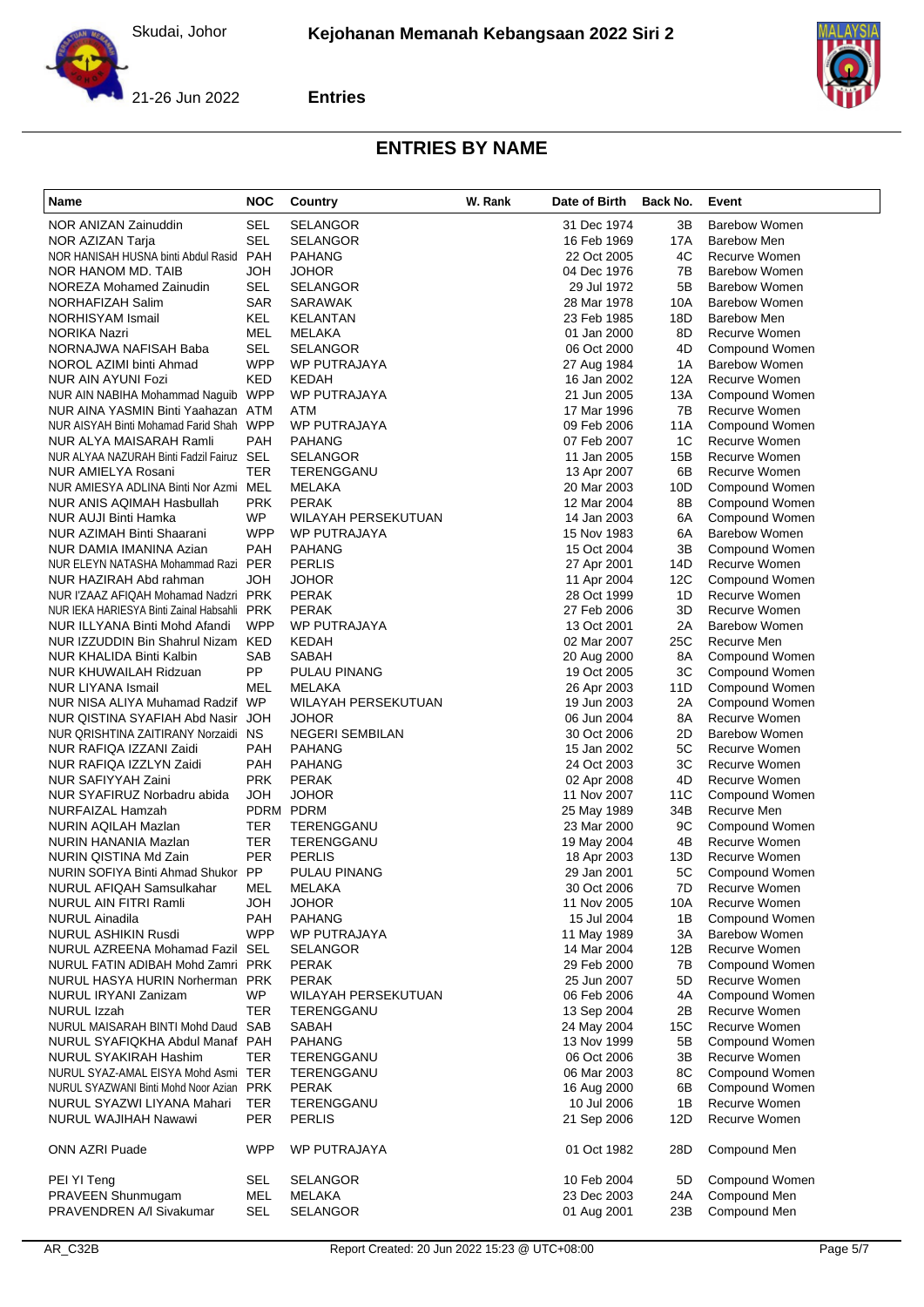



# **Entries**

| Name                                                    | NOC        | Country                | W. Rank | Date of Birth | Back No.        | Event                |
|---------------------------------------------------------|------------|------------------------|---------|---------------|-----------------|----------------------|
| <b>PRITISWARY Muniswaran</b>                            | <b>PP</b>  | PULAU PINANG           |         | 08 Jun 2003   | 2C              | Compound Women       |
| QASHRIN DAMIA Binti Mohd Qassim Fitri SEL               |            | SELANGOR               |         | 24 Sep 2006   | 1D              | Compound Women       |
| QAYYUM ZAKWAN NAIM Mohd Zirahim                         | <b>PAH</b> | PAHANG                 |         |               | 23A             | Recurve Men          |
| <b>QUIK Chern Xin</b>                                   | SAB        | SABAH                  |         | 08 Jun 2007   | 16C             | Recurve Men          |
| RADIN Mohd Nurhafiz                                     | TER        | TERENGGANU             |         | 22 Sep 1980   | 27C             | <b>Barebow Men</b>   |
| RAFII Zaidi                                             | KED        | KEDAH                  |         | 27 Aug 2008   | 28C             | Recurve Men          |
| RAFTAH Ab Rahim                                         | SEL        | <b>SELANGOR</b>        |         | 10 Aug 1969   | 2Β              | <b>Barebow Women</b> |
| RASHDAN Bin Abu Samah                                   | <b>NS</b>  | <b>NEGERI SEMBILAN</b> |         | 26 Mar 1974   | 18B             | Compound Men         |
| <b>RENEE Sew</b>                                        | SAB        | SABAH                  |         | 02 Oct 2004   | 7A              | Compound Women       |
| RUDI HAKIMI Bin Mohd Nasrumi                            | <b>NS</b>  | <b>NEGERI SEMBILAN</b> |         | 29 Oct 1977   | 14B             | Compound Men         |
| <b>RUZAINI RAFIUDDIN Rasmet</b>                         | <b>SAB</b> | <b>SABAH</b>           |         | 17 Apr 2000   | 20C             | Recurve Men          |
| SAFI QURRATU AINI Saifol Anuar PAH                      |            | PAHANG                 |         | 19 Jan 2003   | 2Β              | Compound Women       |
| <b>SAHAIRY Harun</b>                                    |            | PDRM PDRM              |         | 22 Mar 1973   | 30 <sub>D</sub> | <b>Barebow Men</b>   |
| SAID HAWA Bin Mohd Salleh                               | SEL        | SELANGOR               |         | 04 Nov 1983   | 13A             | <b>Barebow Men</b>   |
| SAKINA Osman                                            | JOH        | <b>JOHOR</b>           |         | 10 Jun 1968   | 9B              | <b>Barebow Women</b> |
| SANA Nawawi                                             | <b>PRK</b> | <b>PERAK</b>           |         | 01 Jul 1968   | 6D              | <b>Barebow Women</b> |
| SANDRA JOAN Albert                                      | <b>SAB</b> | SABAH                  |         | 02 Jan 2004   | 9Α              | Compound Women       |
| <b>SANDY LAM Jing Yueng</b>                             | MEL        | MELAKA                 |         | 14 Apr 2004   | 12D             | Compound Women       |
| SARITHA A/p Cham Nong                                   | ATM        | <b>ATM</b>             |         | 13 Sep 1988   | 10B             | Compound Women       |
| SARYMAH Sarymah                                         | ΝS         | <b>NEGERI SEMBILAN</b> |         | 30 Sep 1977   | 1D              | <b>Barebow Women</b> |
| SHAHIDALLAH Jahaya                                      |            | PDRM PDRM              |         | 12 Jan 1985   | 29 <sub>D</sub> | Barebow Men          |
| SHARIFAH AMINI NADHIRAH Syed Izuan TER                  |            | TERENGGANU             |         | 31 May 2007   | 5Β              | Recurve Women        |
| <b>SHAROULIZHAN Bin Zulkifli</b>                        | ATM        | ATM                    |         | 12 Dec 1986   | 18A             | Compound Men         |
| SHAZREMIL HARIZ Ahmad Hafiz KED                         |            | <b>KEDAH</b>           |         | 14 Jan 2008   | 27C             | Recurve Men          |
| SHAZWANI Aina                                           | <b>WP</b>  | WILAYAH PERSEKUTUAN    |         | 27 Apr 2005   | 2Α              | Recurve Women        |
| SITI Atkah                                              | <b>SAR</b> | <b>SARAWAK</b>         |         | 18 Aug 1975   | 8A              | <b>Barebow Women</b> |
| SITI NUR KHADIJAH Binti Adam Malik SAB                  |            | SABAH                  |         | 16 Sep 1997   | 10D             | <b>Barebow Women</b> |
| SITI NUR Khairul Bariyyah                               | <b>PRK</b> | <b>PERAK</b>           |         | 28 Feb 1996   | 7D              | <b>Barebow Women</b> |
| SOFEA NAFEESA Shamsul Nizam WPP                         |            | <b>WP PUTRAJAYA</b>    |         | 29 Apr 2005   | 10B             | Recurve Women        |
| SOFI ZUHAIRI Ridzuan                                    | <b>NS</b>  | <b>NEGERI SEMBILAN</b> |         | 28 Apr 1998   | 24A             | Barebow Men          |
| SOFIA ANISAH Mohd shahrin                               | <b>PRK</b> | <b>PERAK</b>           |         | 19 May 2004   | 9Β              | Compound Women       |
| SUHAIRI AZHA Bin ariffin                                | KEL        | KELANTAN               |         | 11 Jun 1982   | 21D             | <b>Barebow Men</b>   |
| <b>SURYANI Effendi</b>                                  | <b>SAR</b> | SARAWAK                |         | 19 Oct 1982   | 9Α              | <b>Barebow Women</b> |
| SUZANA Asararuddin                                      | MEL        | MELAKA                 |         | 10 Oct 1974   | 10 <sub>C</sub> | <b>Barebow Women</b> |
| SYAFIQ Busthamin                                        | SAB        | SABAH                  |         | 01 Dec 2004   | 23C             | Recurve Men          |
| SYAHRIZAN Jafar                                         | <b>NS</b>  | <b>NEGERI SEMBILAN</b> |         | 07 Aug 1979   | 19B             | Compound Men         |
| SYAMILA ZAHRA Samsuffani                                | KEL        | <b>KELANTAN</b>        |         | 21 Feb 2006   | 1C              | <b>Barebow Women</b> |
| SYAQIERA Mashayikh                                      |            | MASUM MASUM            |         | 24 Nov 2000   | 11A             | Recurve Women        |
| SYED MUHAMMAD HAFIZ Syed Ahmad Fauzi WP                 |            | WILAYAH PERSEKUTUAN    |         | 06 Feb 2002   | 26B             | Recurve Men          |
| <b>SYUKRIE Sedek</b>                                    | SEL        | SELANGOR               |         | 04 Nov 1988   | 16A             | <b>Barebow Men</b>   |
| TENGKU AISYAH ROHANI Binti Tengku Jamal Abdul Nassi SEL |            | SELANGOR               |         | 03 Feb 2006   | 13B             | Recurve Women        |
| TENGKU WIRA Bin Raja Yahya                              | ATM        | ATM                    |         | 13 Jul 1985   | 20 <sub>B</sub> | Recurve Men          |
| <b>THAPANIE Aibau</b>                                   | KED        | KEDAH                  |         | 24 Jul 2005   | 8D              | Compound Women       |
| TUAN FAIRI Bin Husin                                    | ATM        | <b>ATM</b>             |         | 26 Jan 1987   | 15A             | Compound Men         |
| <b>TUAN NUR FAEZAH Tuan Fauzi</b>                       | KEL        | KELANTAN               |         | 13 May 1996   | 2C              | <b>Barebow Women</b> |
| TUN IZZAH AFIFAH Bt Mohd Jamil NS                       |            | <b>NEGERI SEMBILAN</b> |         | 05 Mar 2004   | 11D             | Recurve Women        |
| UMAIRAH BATRISYIA Binti Hayat Al-Mazli SEL              |            | <b>SELANGOR</b>        |         | 14 May 2003   | 3D              | Compound Women       |
| <b>UNIZA Binti Ismail</b>                               | ATM        | ATM                    |         | 02 Jan 1984   | 11B             | Compound Women       |
|                                                         |            |                        |         |               |                 |                      |
| WAN ANNUR DINI Wan Ezani                                | <b>WP</b>  | WILAYAH PERSEKUTUAN    |         | 13 Apr 2001   | 5A              | Compound Women       |
| WAN NASRYAH MAISARAH Wan Mohammad Nasri SEL             |            | SELANGOR               |         | 05 Sep 2004   | 11B             | Recurve Women        |
| WAN NORFADILAH Binti Wan Zulkifli ATM                   |            | ATM                    |         | 30 Dec 1983   | 8Β              | Recurve Women        |
| WAN NORIAH Wan Omar                                     | KEL        | <b>KELANTAN</b>        |         | 11 Jul 1978   | ЗC              | <b>Barebow Women</b> |
| WAN NUR DURATUL AKMAL Wan Irwadi PP                     |            | PULAU PINANG           |         | 15 Oct 2008   | 4C              | Compound Women       |
| WAN QAYYIM SYAHMI BIN Wan Mahathir                      | JOH        | JOHOR                  |         | 24 Jul 2008   | 33C             | Recurve Men          |
| WAN RUSMAEZAME Wan Mahmood KEL                          |            | <b>KELANTAN</b>        |         | 02 Mar 1984   | 24D             | <b>Barebow Men</b>   |
| WAN SUDIMAN BIN Wan Su                                  | <b>SAR</b> | SARAWAK                |         | 18 Aug 1980   | 16C             | Barebow Men          |
| WAN YUNUS Wan Sait                                      | SAR        | SARAWAK                |         | 14 Feb 1978   | 15C             | Barebow Men          |
| WONG Co Wan                                             | SAB        | SABAH                  |         | 23 Dec 1995   | 17D             | Compound Men         |
|                                                         |            |                        |         |               |                 |                      |